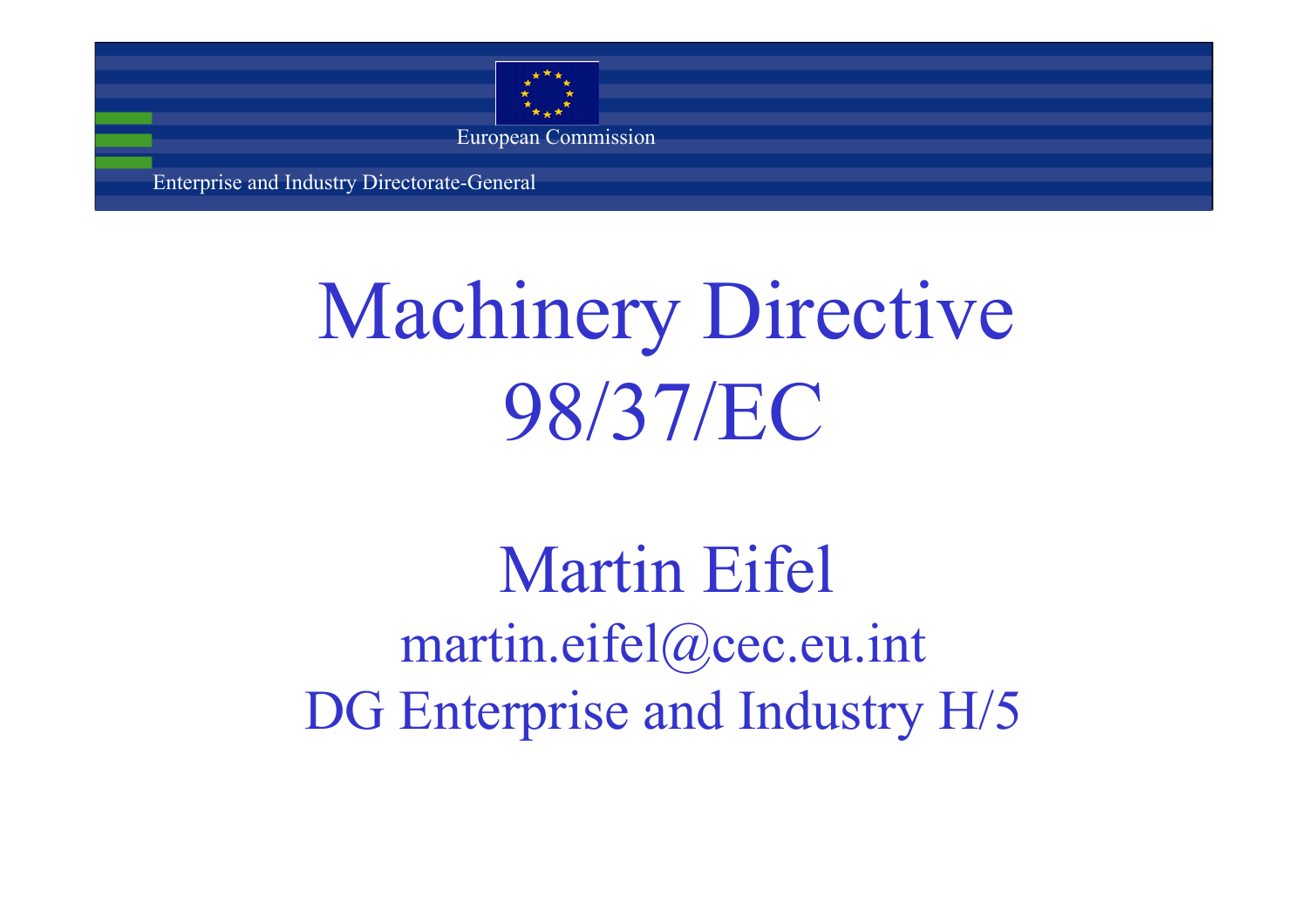

European Commission the Machinery Directive

Directive 98/37/EC of the European Parliament and of the Council of 22 June 1998 on the approximation of the laws of the Member States relating to machinery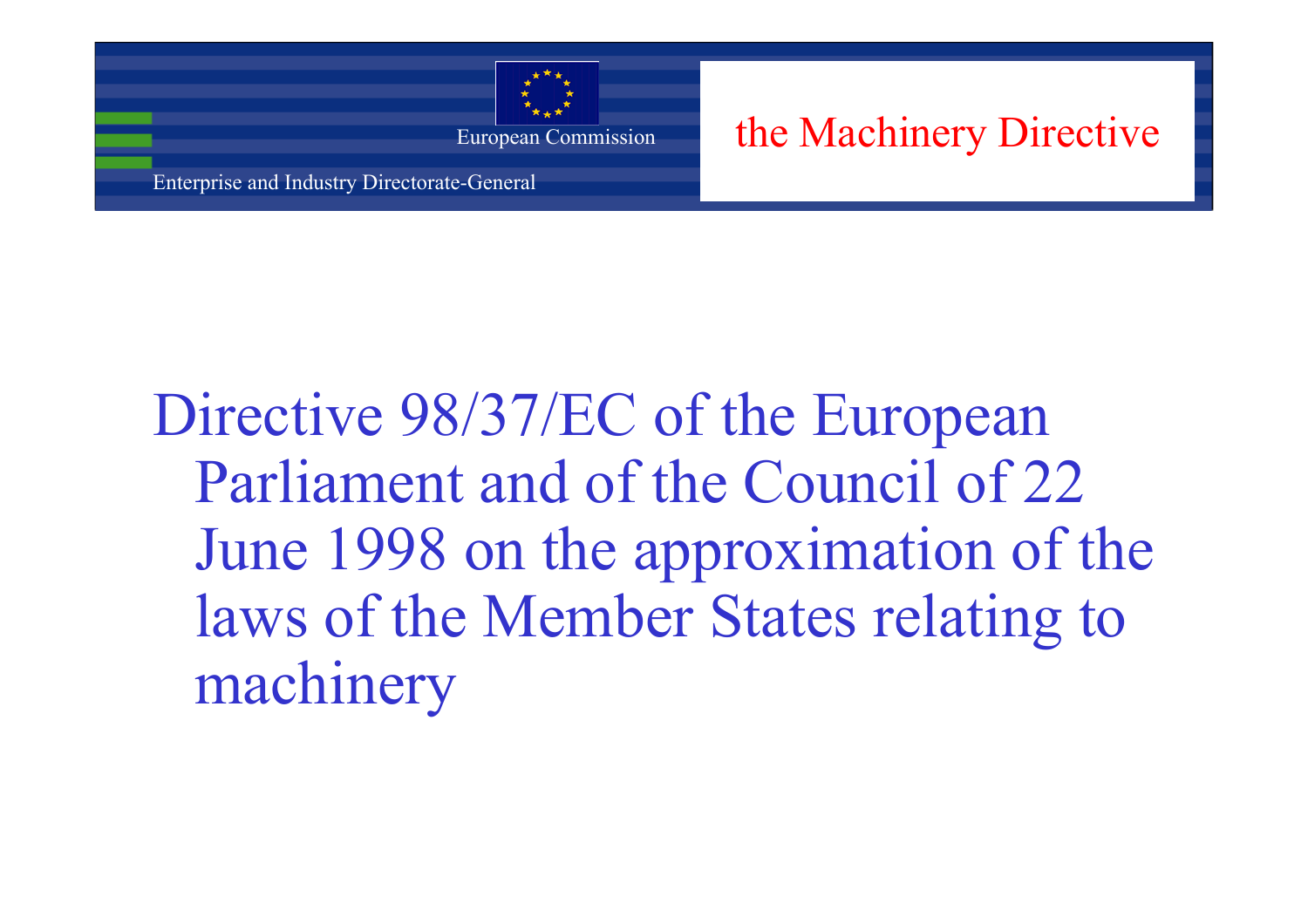

European Commission Directive 98/37/EC

### a consolidation of four Directives

- •89/392/EEC (original directive)
- •91/368/EEC ( + mobility and lifting)
- •93/44/EEC (+ lifting of persons)
- •93/68/EEC (СЄ marking)
- •and amended by 98/79/EC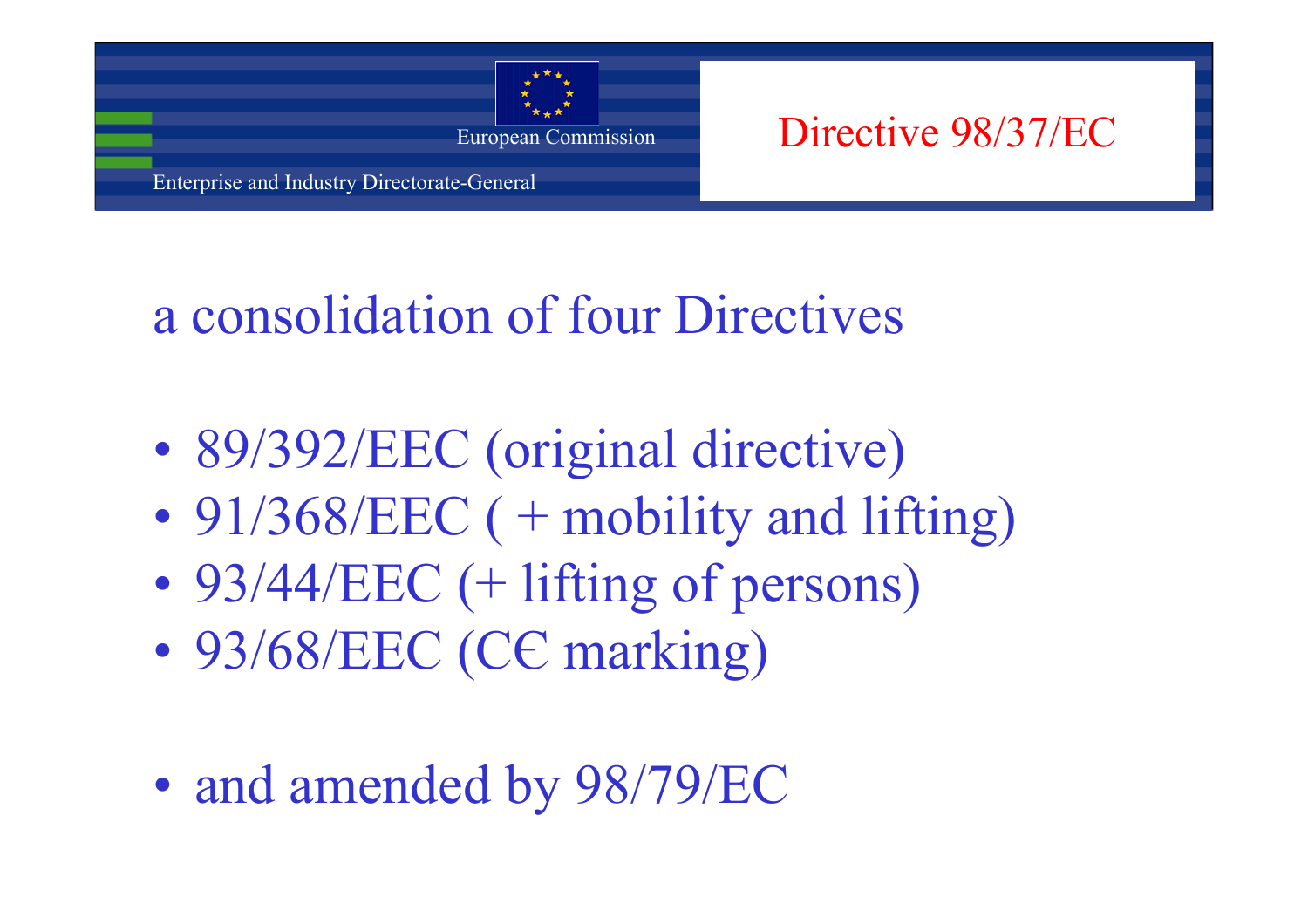

European Commission<br> **European Commission**<br> **European Commission**<br> **European Commission**<br> **European Commission** 

- $\bullet$  to ensure free circulation of machinery on the internal market
- $\bullet$  to ensure a high level of protection of users and other exposed persons against the risks
- $\bullet$ to ensure safety by design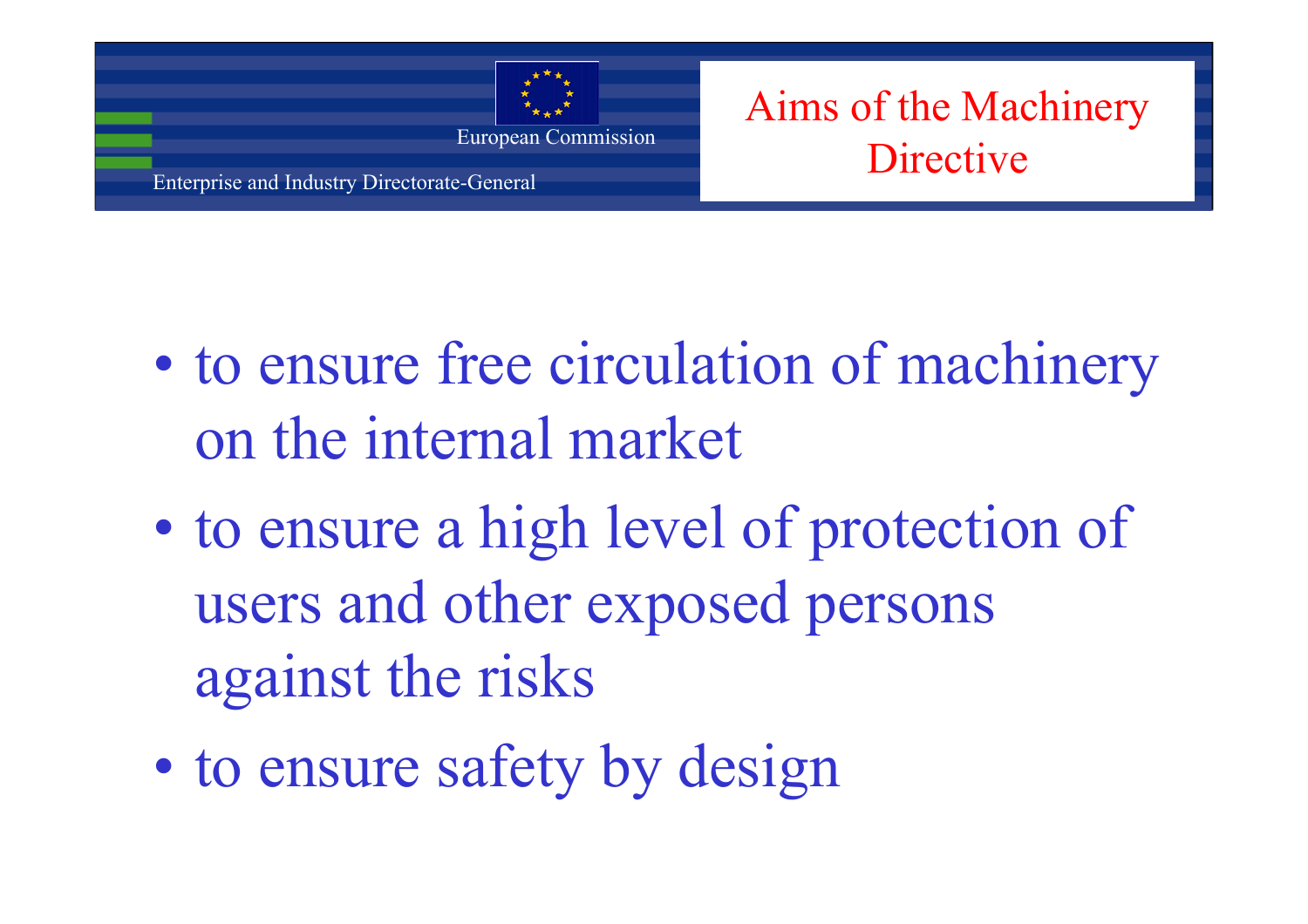

European Commission Scope of the Machinery<br>Directive 98/37/EC

## machinery

- $\bullet$  an assembly of linked parts or components, at least one of which moves, joined together for a specific application, in particular for the processing, treatment, moving or packaging of a material
- $\bullet$ interchangeable equipment
- $\bullet$ safety components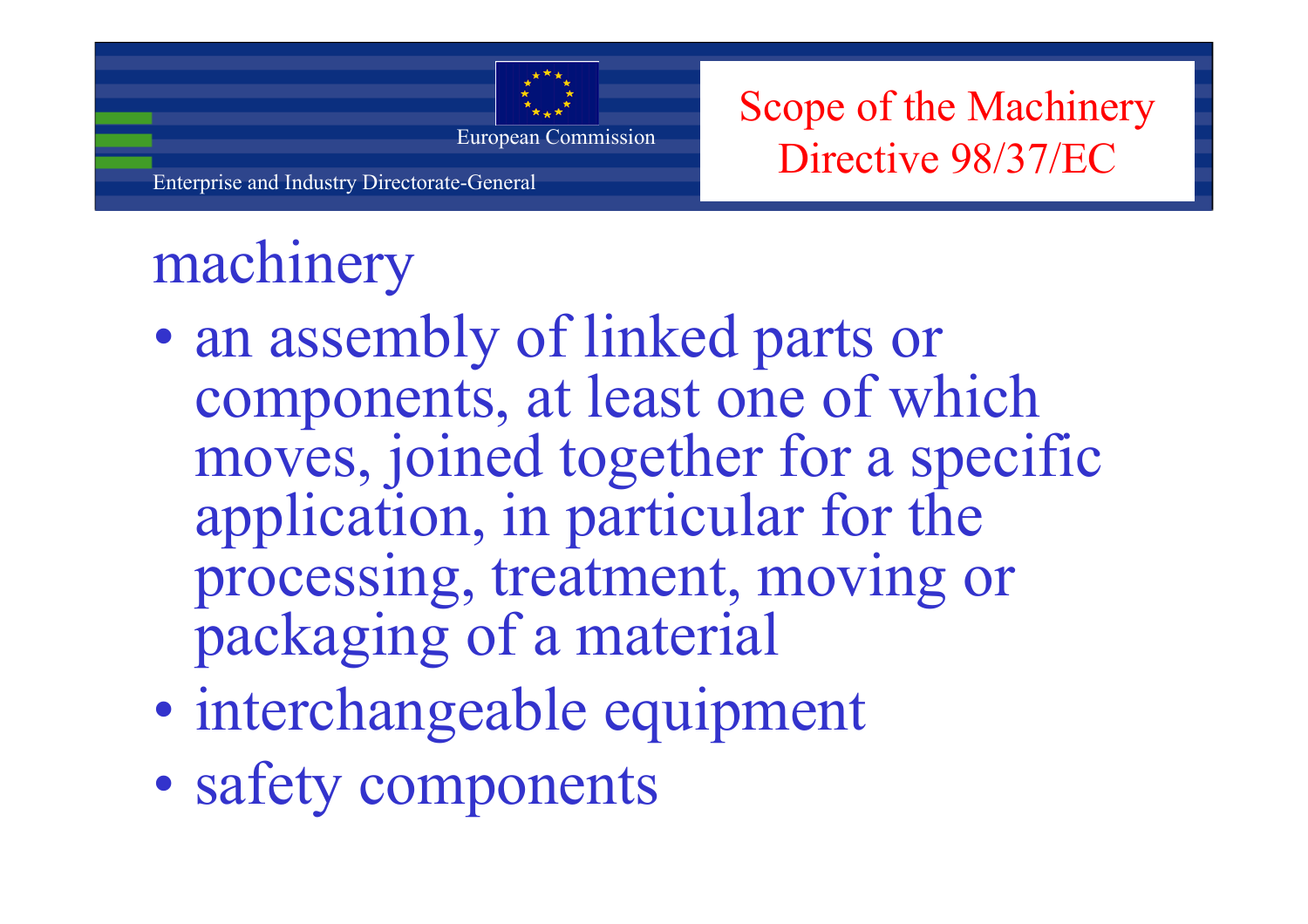

European Commission

Enterprise and Industry Directorate-General

Extent of EU mechanical engineering sector - 2004

- $\bullet$ Production -  $\epsilon$  402 billion (larger than USA & Japan together)
- $\bullet$  $Employment - 2.6 million engineers,$ technicians, skilled workers, etc.
- $\bullet$ Exports -  $\epsilon$  150 billion (larger than USA & Japan together)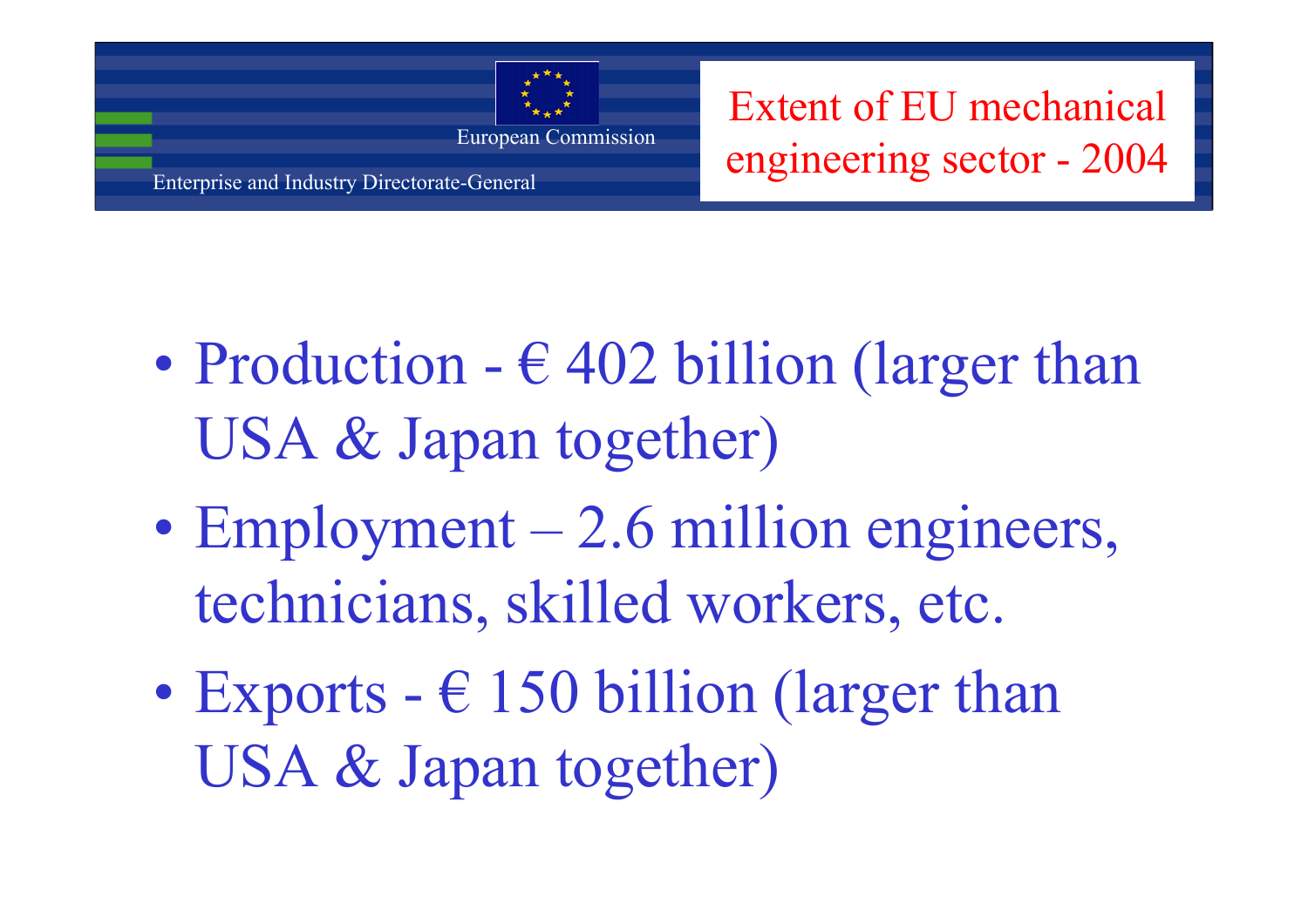

European Commission Main exclusions

Enterprise and Industry Directorate-General

- $\bullet$  manually powered machinery (except for lifting)
- $\bullet$ lifts and cableways
- $\bullet$  means of transport on road, rail, air and sea
- $\bullet$  electrical domestic and office machinery
- $\bullet$ agricultural and forestry tractors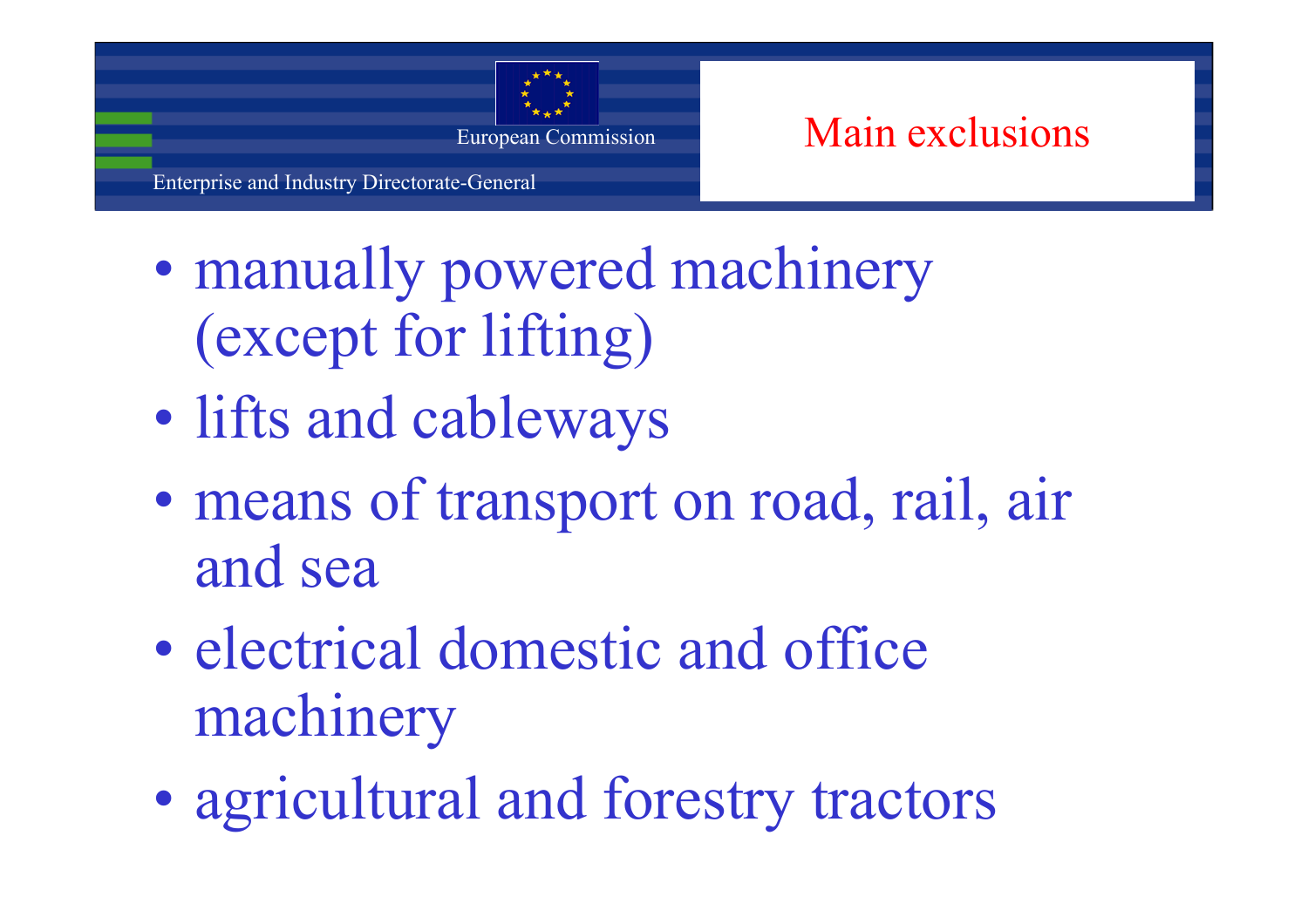

Essential Health and Safety Requirements

EHSRs are numerous and detailed

- 1. principles and general requirements
- 2. foodstuffs, hand-held, woodworking
- 3. mobility
- 4. lifting
- 5. underground
- 6. lifting persons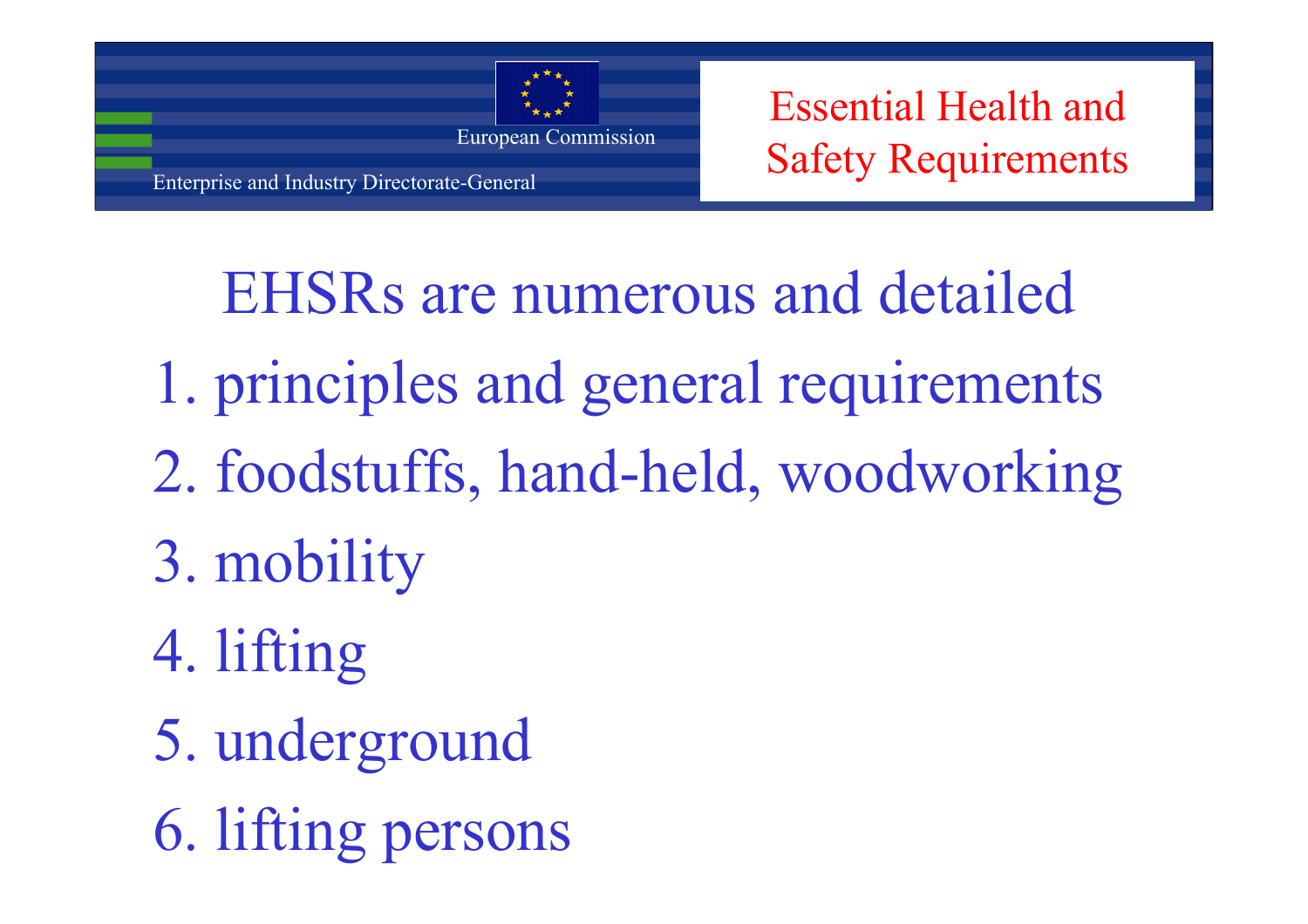

European Commission **Harmonised standards** 

giving presumption of conformity Programme target ~ 750 standards CEN

- • 531standards in OJEUCENELEC
- •44 standards in OJEU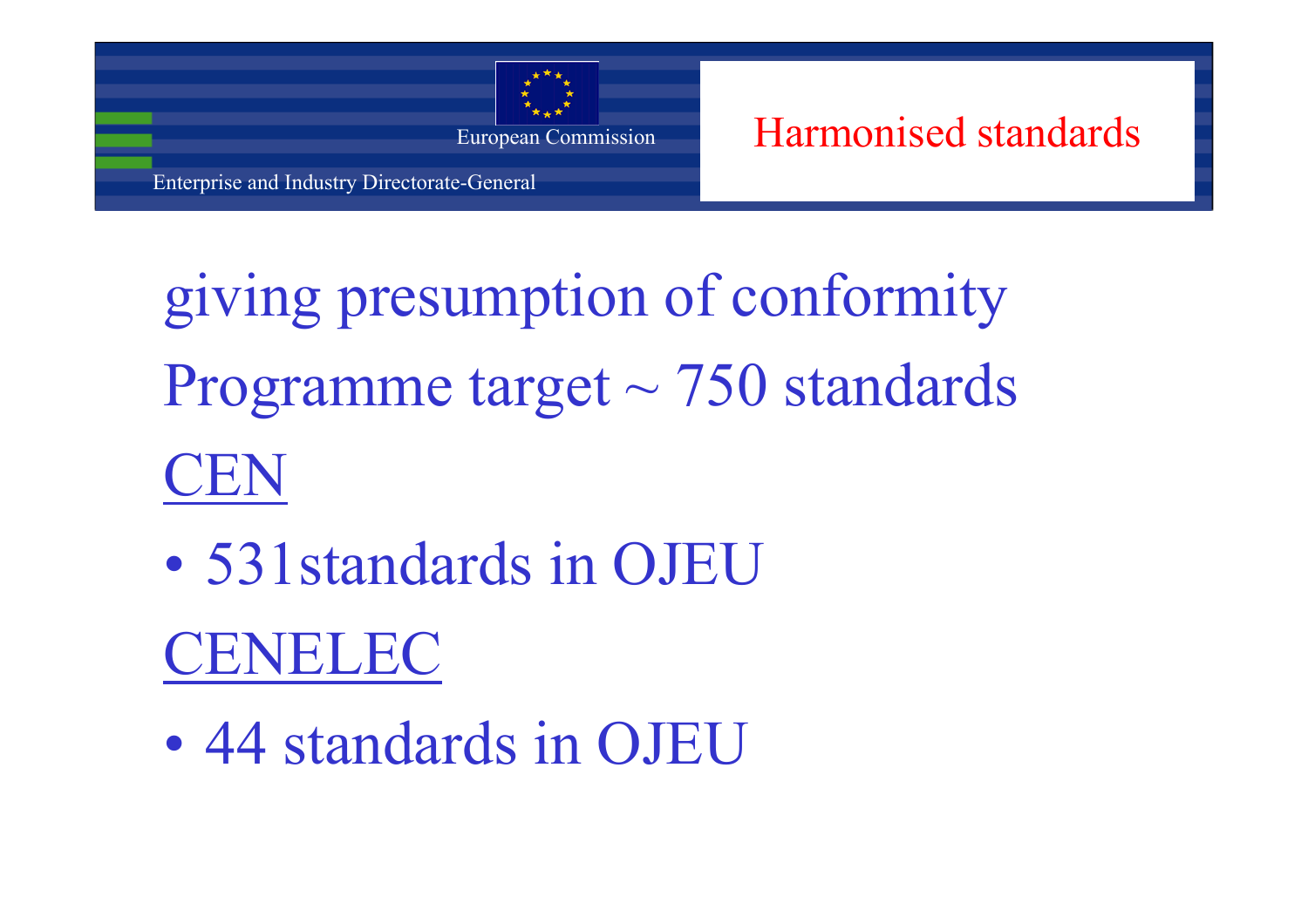

### A-type standards

design principles and methods for all machinery

B-type standards

aspects of safety or safety devices valid for a wide range of machinery

C-type standards

safety of one category of machinery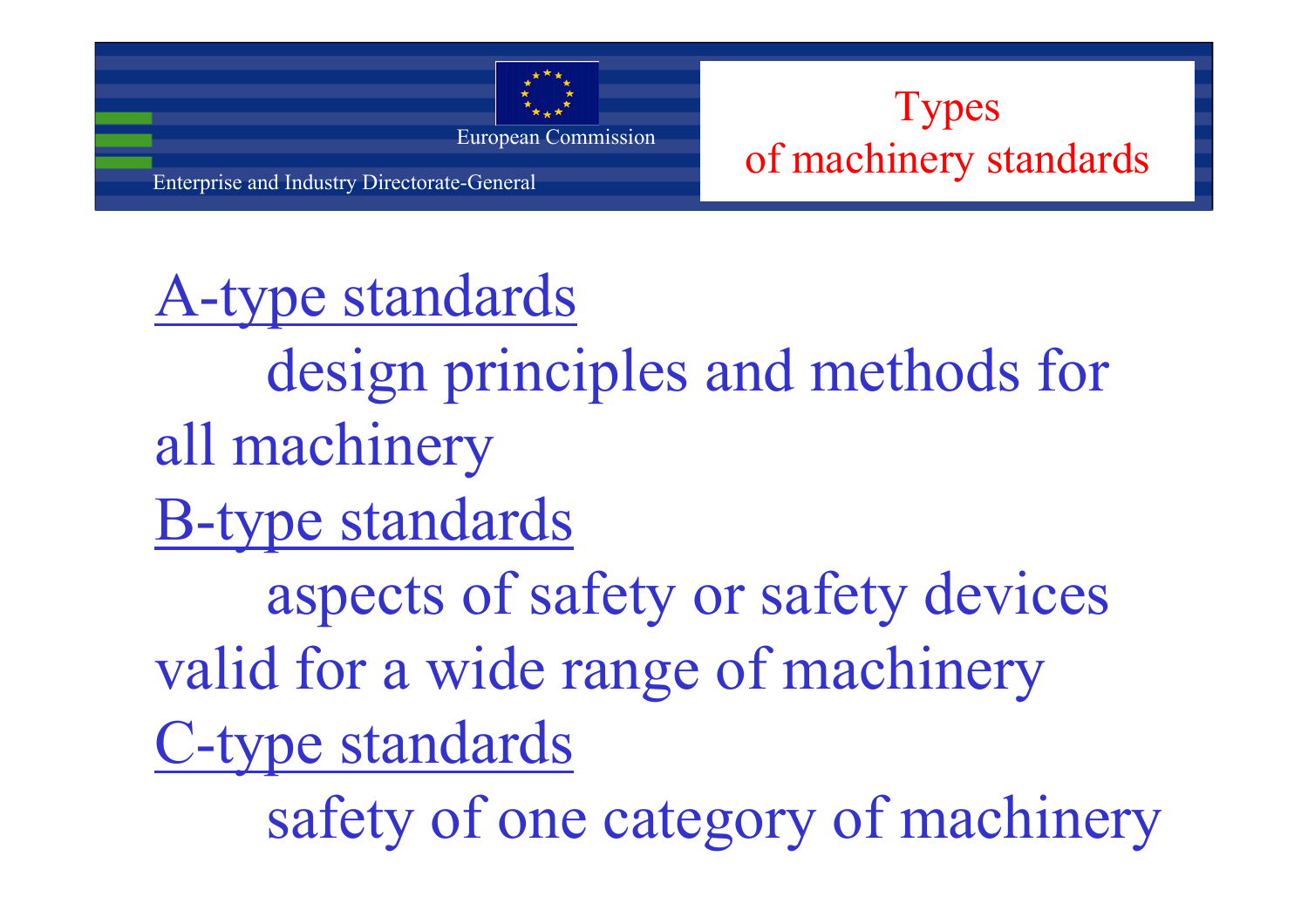

European Commission Market Surveillance

### Member State competence

- $\bullet$  Ensure that only safe products are placed on the market
- $\bullet$  Cooperation between Member States and Commission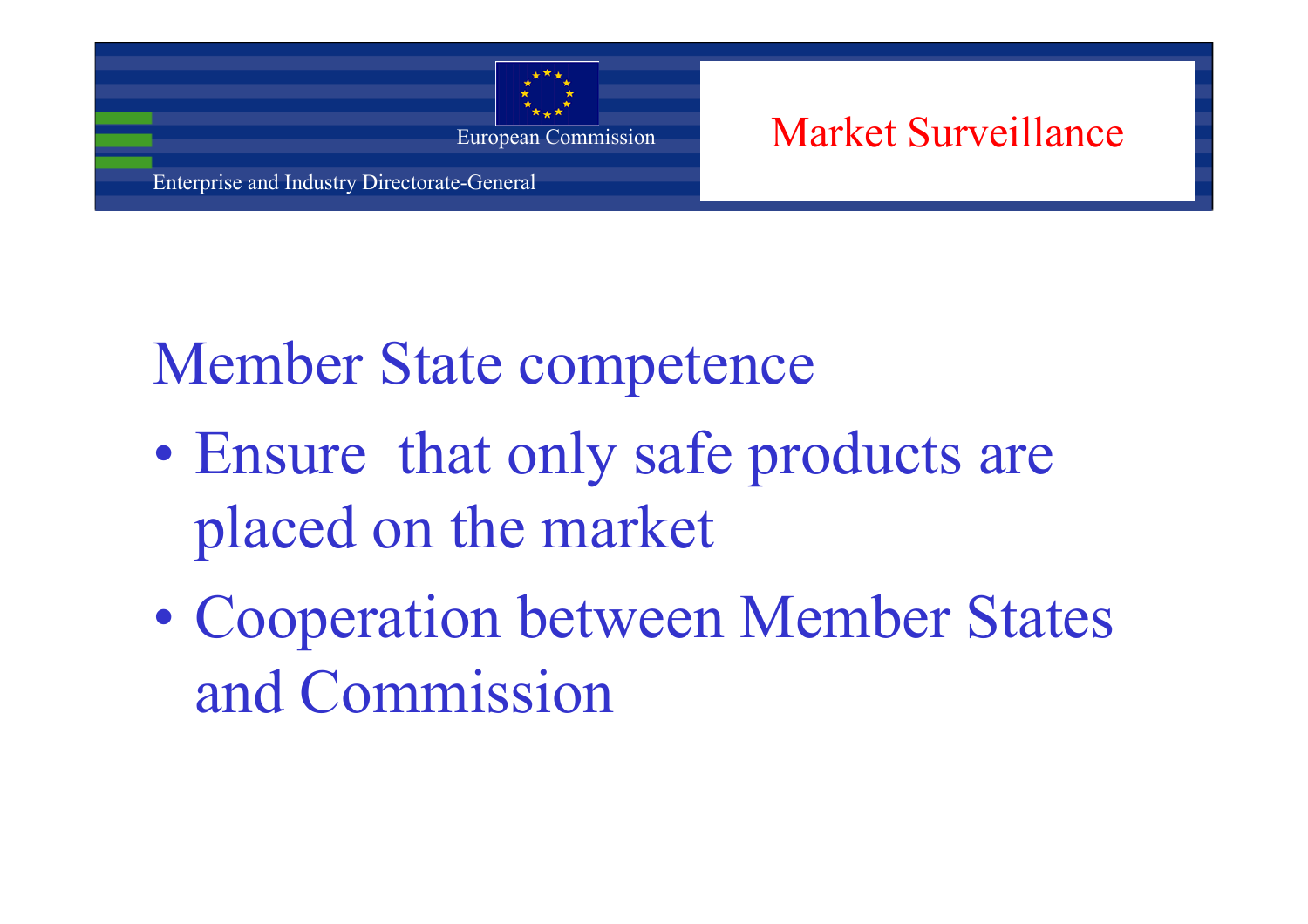

#### European Commission Safeguard clauses

Enterprise and Industry Directorate-General

- Standards: introduced by EC or MS opinion of 98/34/EC
	- decision by EC
- Products: introduced by MS
	- handled by EC services
	- opinion by EC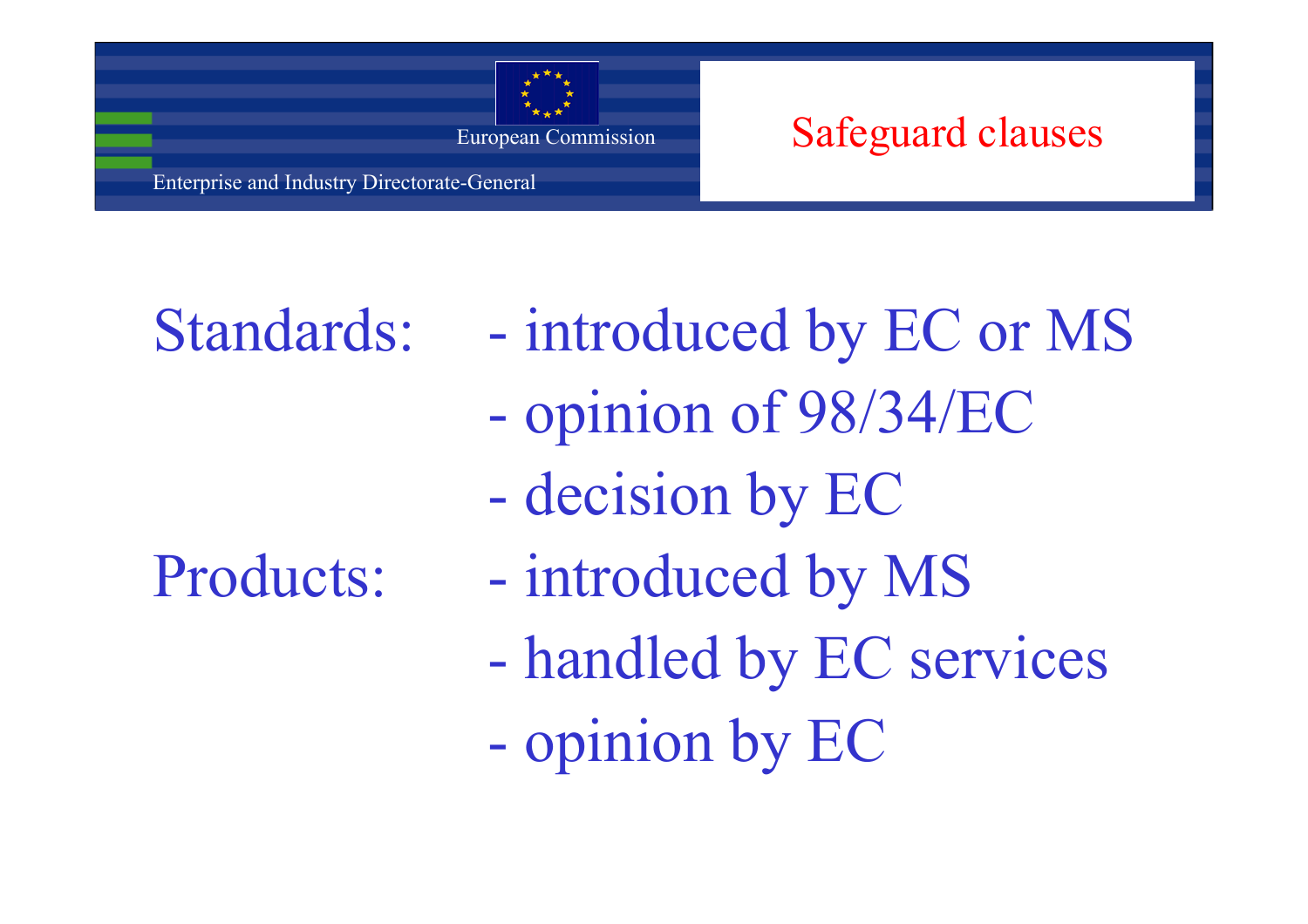

European Commission **Conformity assessment** 

## for most machinery

- $\bullet$  manufacturer's EC declaration of conformity
	- (equivalent of module A)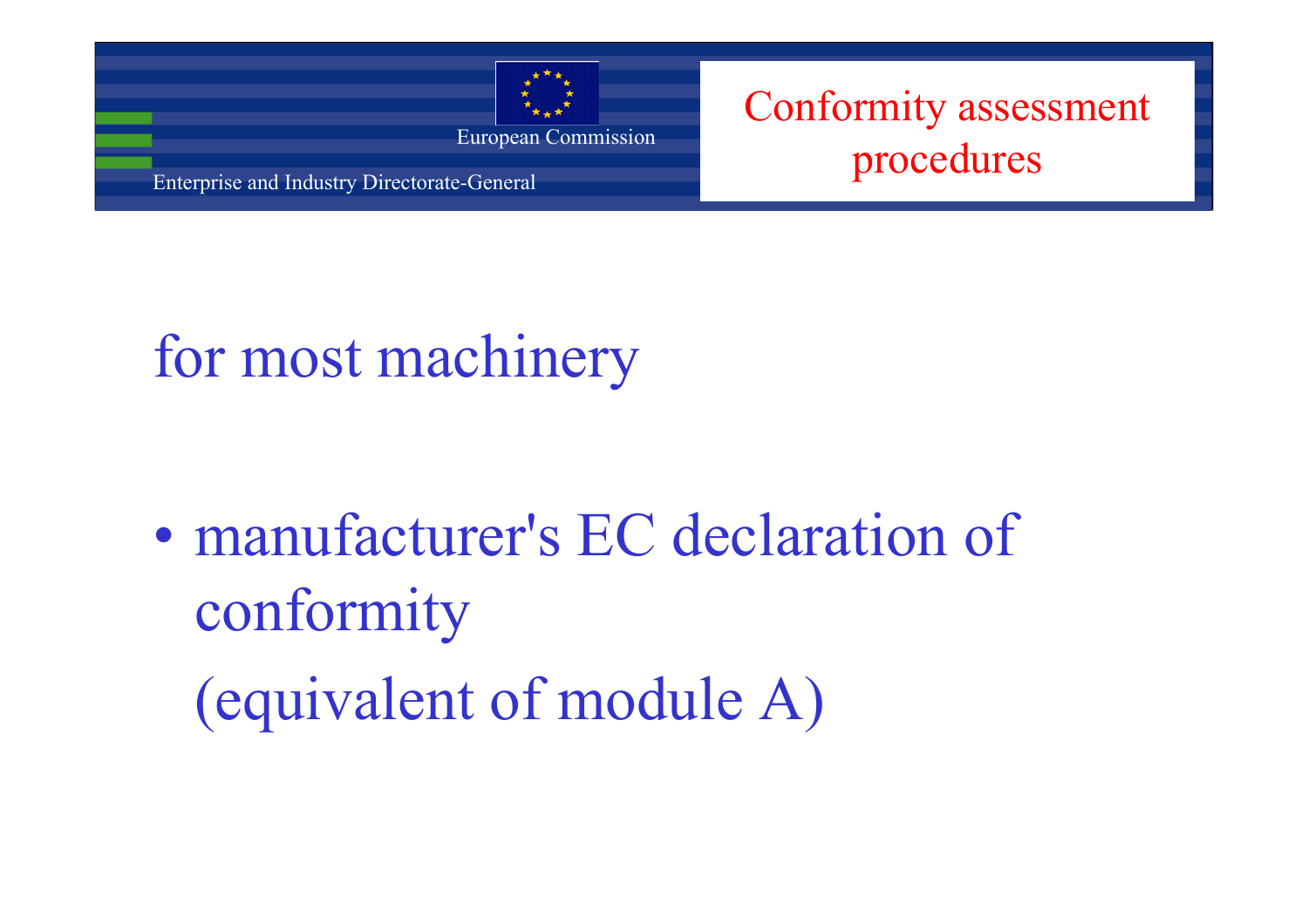

European Commission **Conformity assessment** 

## for certain types of machinery and safety components listed in annex IV

•EC type-examination by a notified body + EC declaration of conformity (equivalent of module  $B + A$ )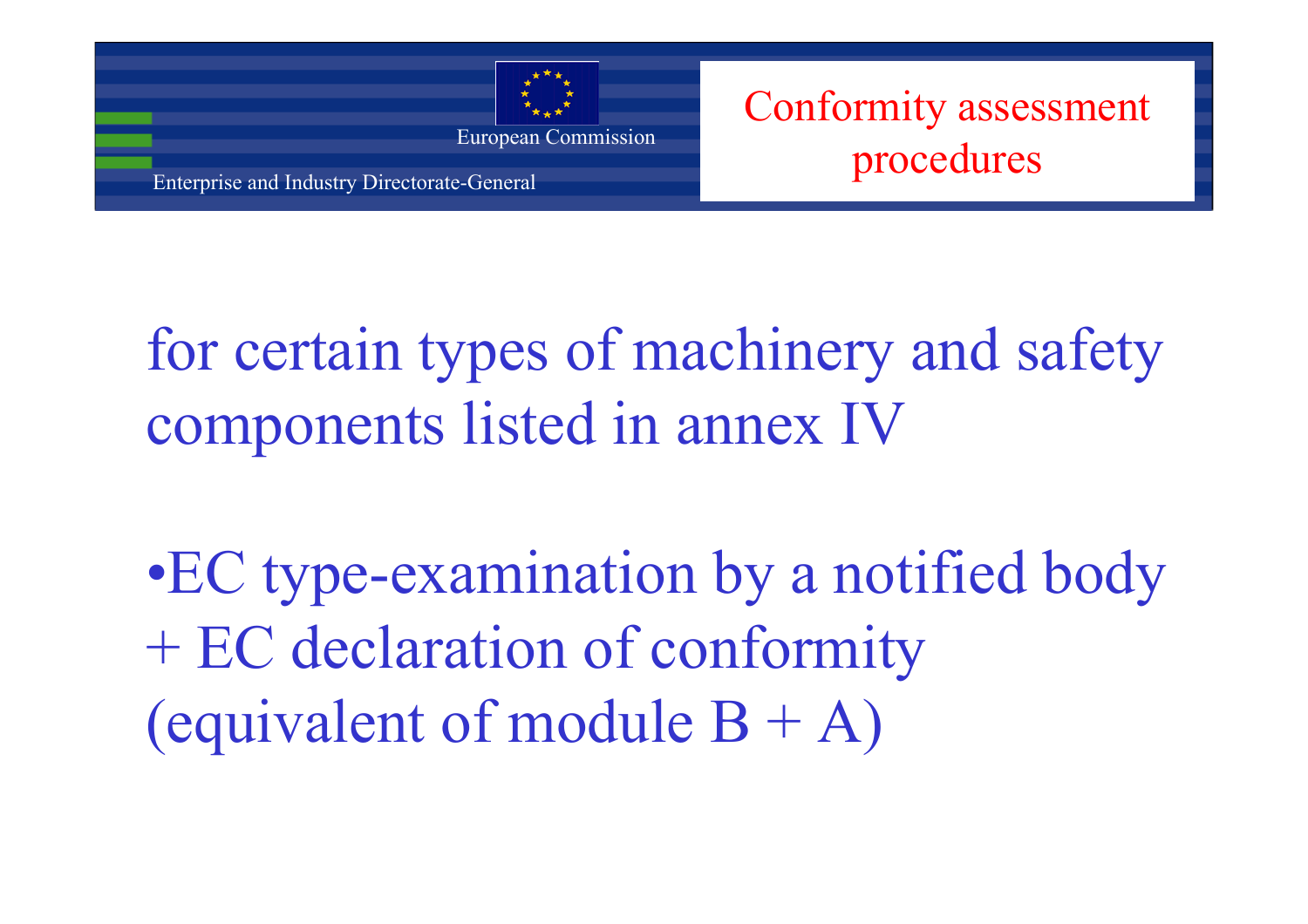

European Commission Simplified conformity

if machinery listed in Annex IV is made to a harmonised standard

- $\bullet$ choice of simplified procedures
- 1. notified body checks technical file against standard
- 2. notified body stores technical file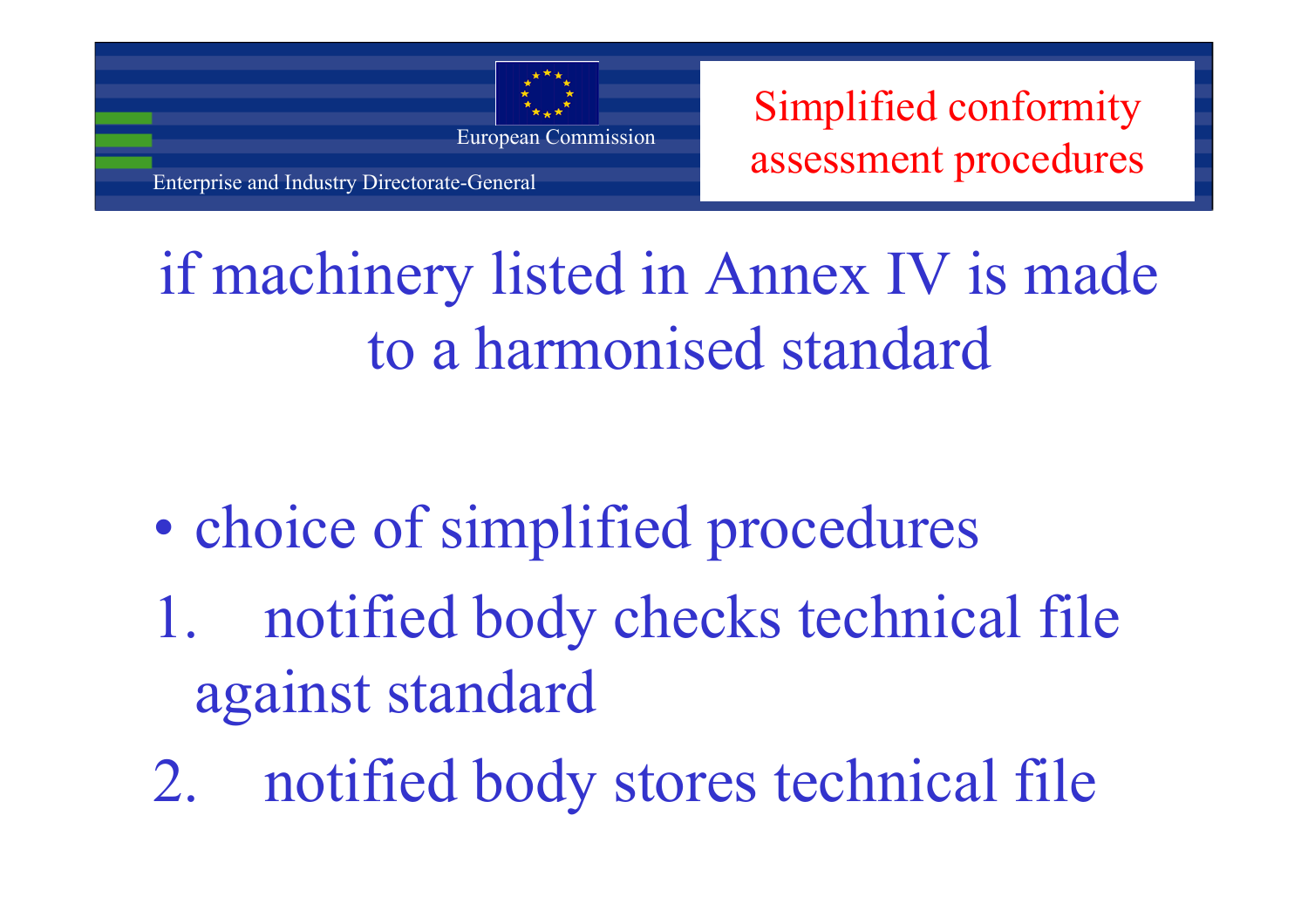

European Commission<br>
European Commission<br> **European Commission**<br> **European Commission**<br> **European Commission** 

Enterprise and Industry Directorate-General

- $\bullet$ Standing committee - commission and member states
- $\bullet$ Machinery working group - interested parties are present as observers
- $\bullet$ Machinery market surveillance ADCO
- $\bullet$  European coordination of notified bodies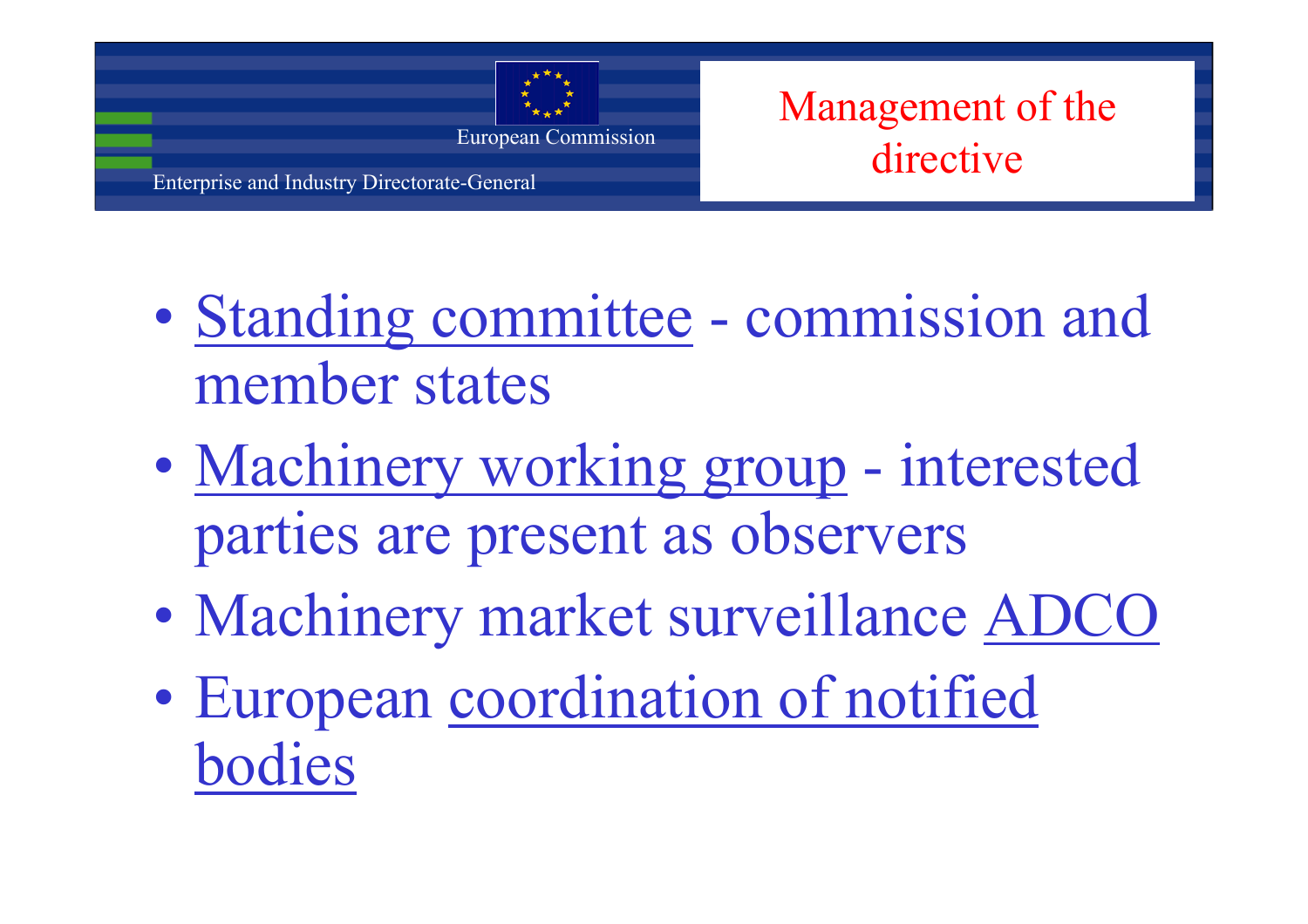

Improving areas that caused difficulties in application of Directive and enlarging scope

- COM 2000(899) proposal 1/2001
- Parliament first reading 7/2002
- COM 2003(48) amended proposal 2/2003
- Council common position 7/2005
- Parliament second reading 7/2002
- Adoption Spring 2006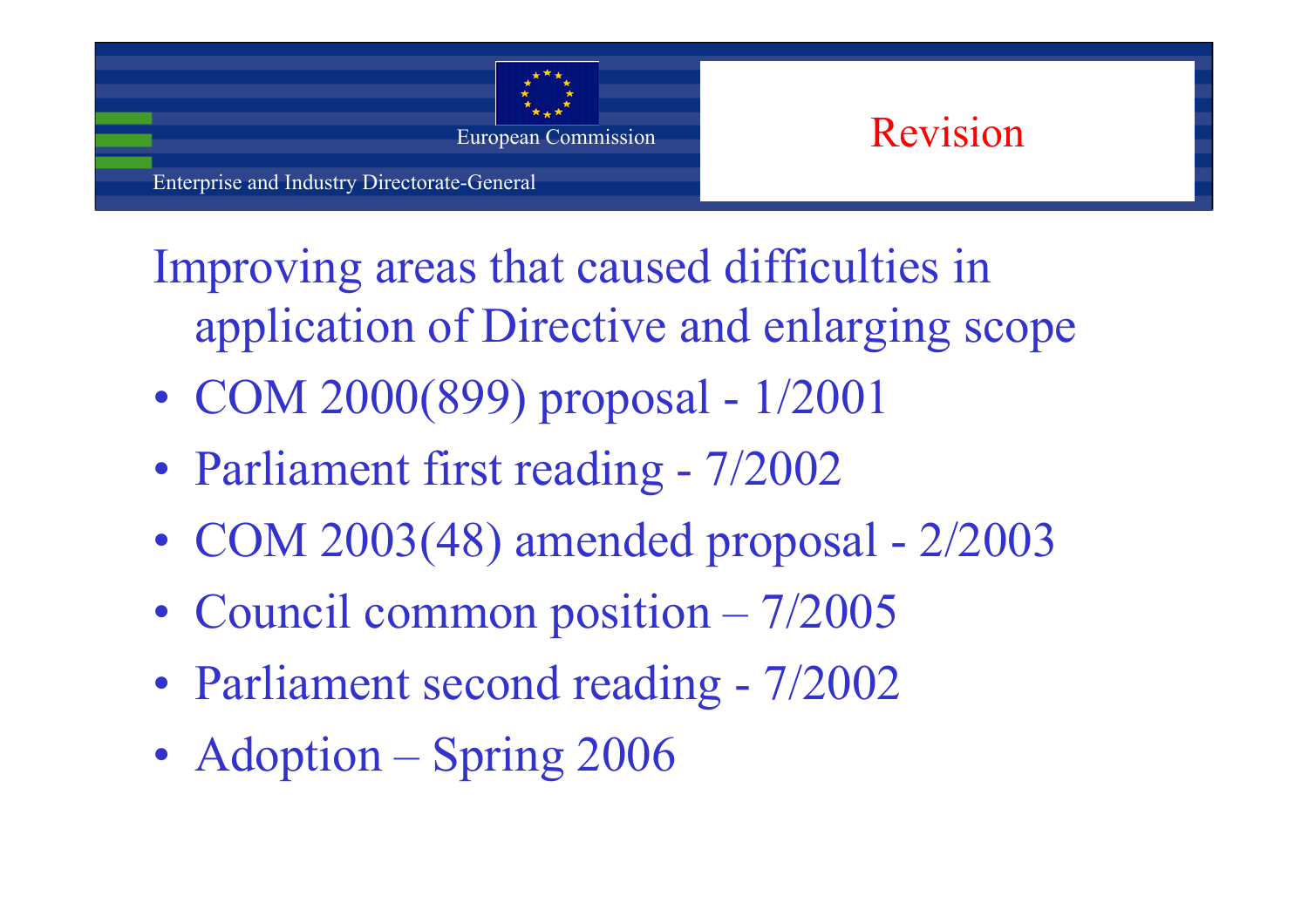

European Commission Application of revised<br>Machinery Directive

- $\bullet$ Application 3 ½ years after adoption
- $\bullet$ Check conformity of standards
- $\bullet$  Limited practical impact on manufacturers:

 Check conformity of product and adapt Declaration of Conformity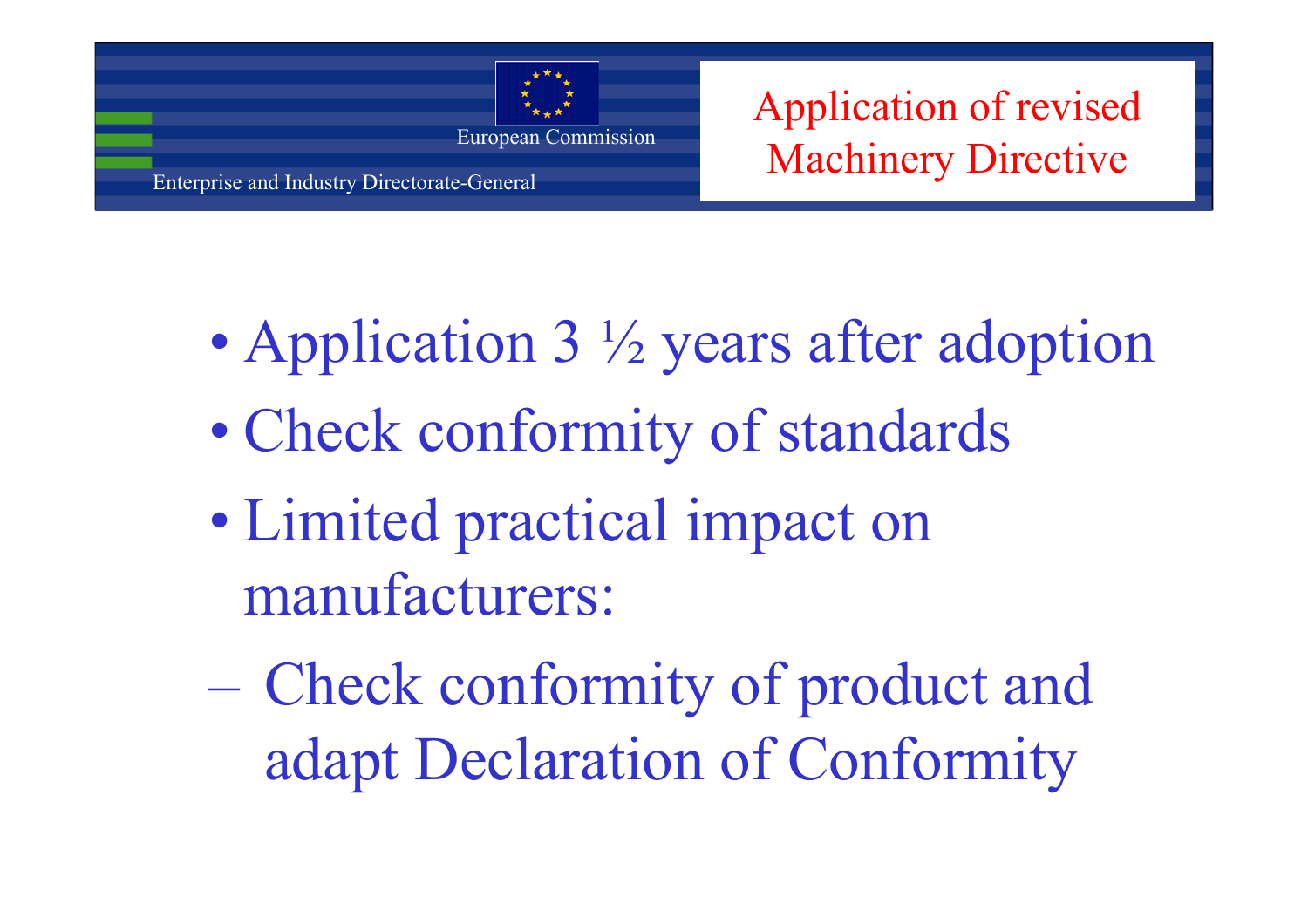

European Commission Major changes in revised<br>Machinery Directive (1)

Clarification of the scope (legal certainty)

- •Clearer borderlines:
- 9 Lifts Directive
- 9 LVD (e.g. washing machines)
- •Indicative list of safety components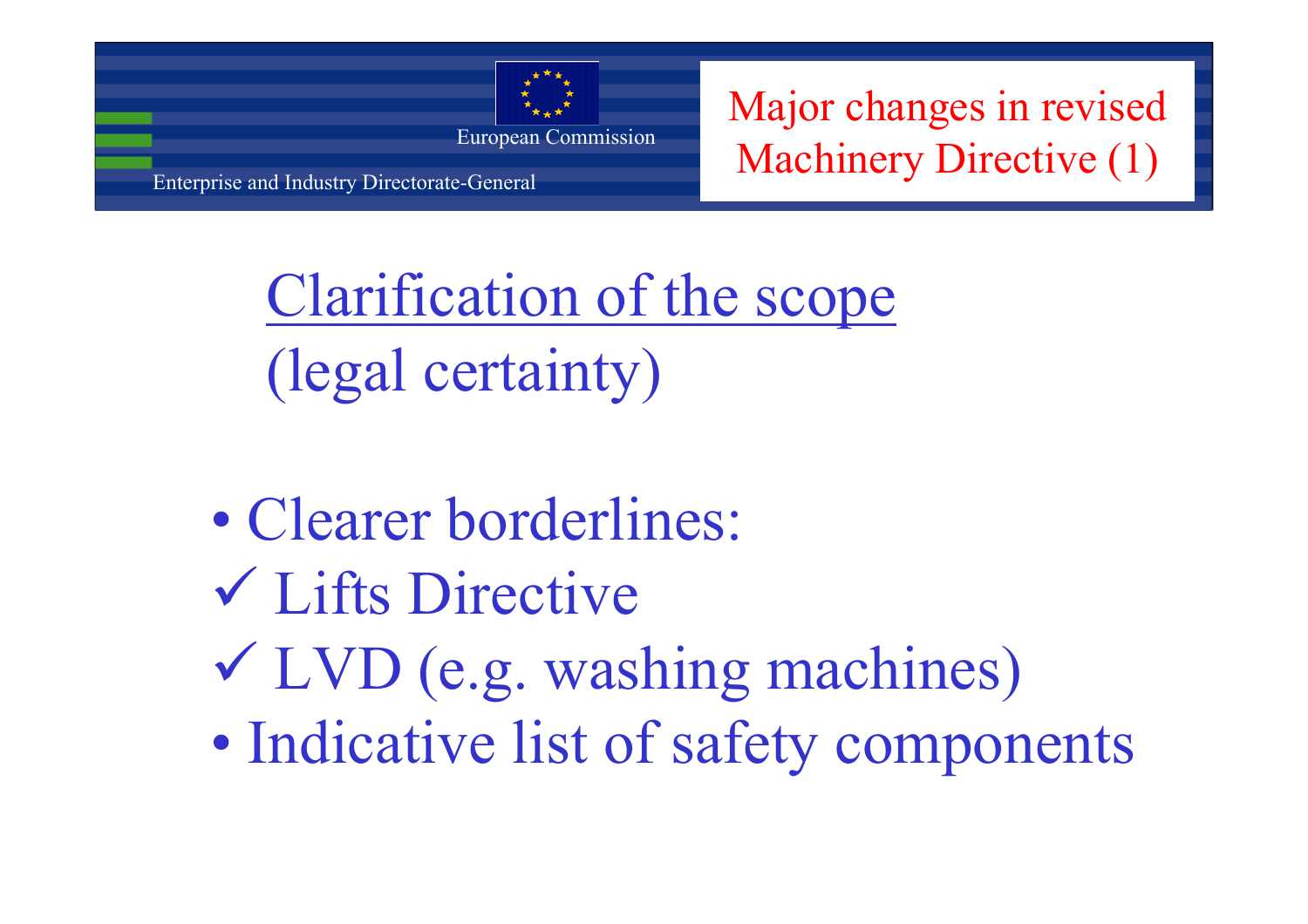

European Commission Major changes in revised<br>Machinery Directive (2)

## Completion of internal market (new products)

- •Construction site hoists
- •Cartridge operated fixing devices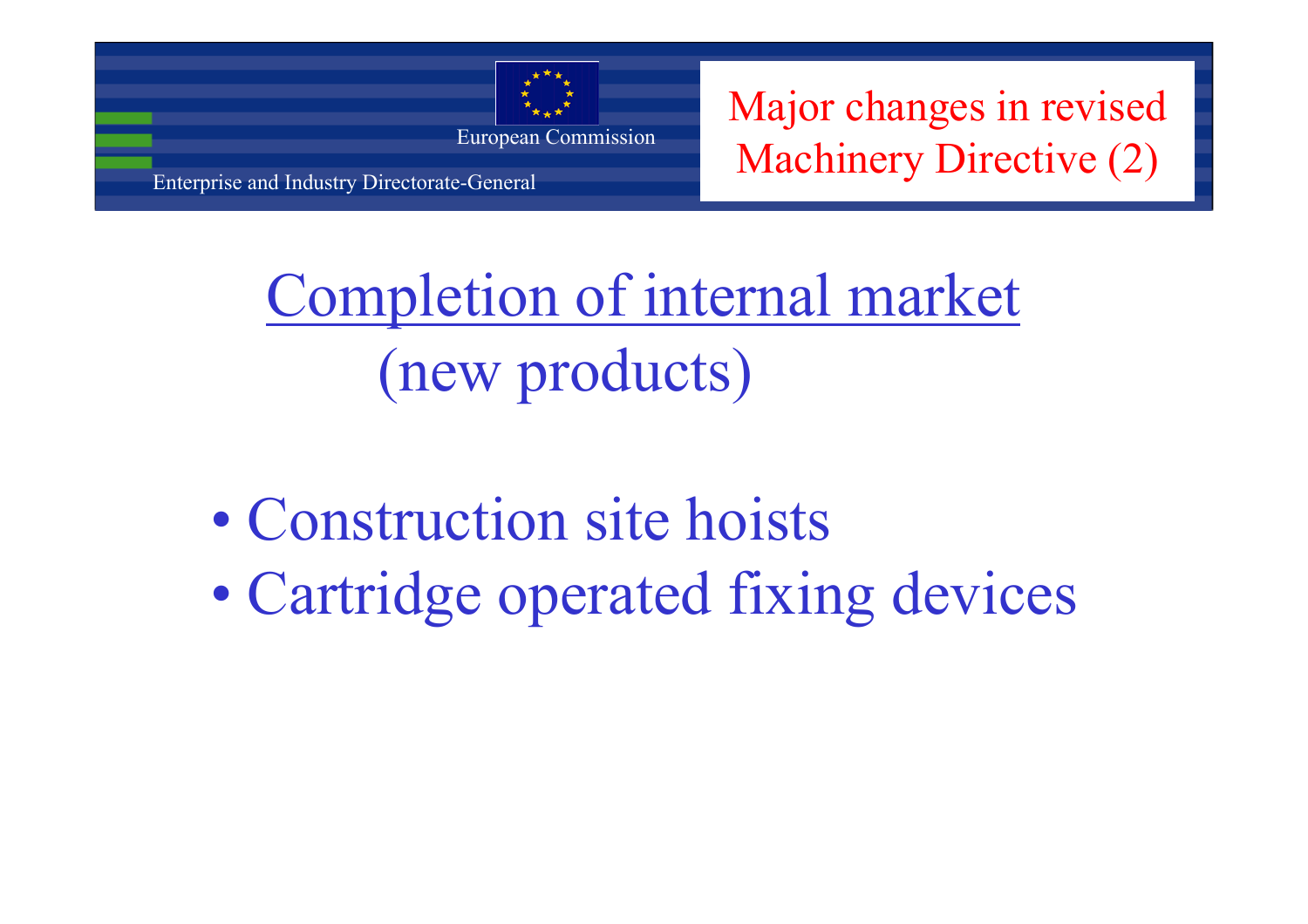

European Commission Major changes in revised<br>Machinery Directive (3)

Simplification of conformity assessment procedures

- • Self-certification for annex IV Machinery when applying standards
- $\bullet$  Full quality assurance optional for all manufacturers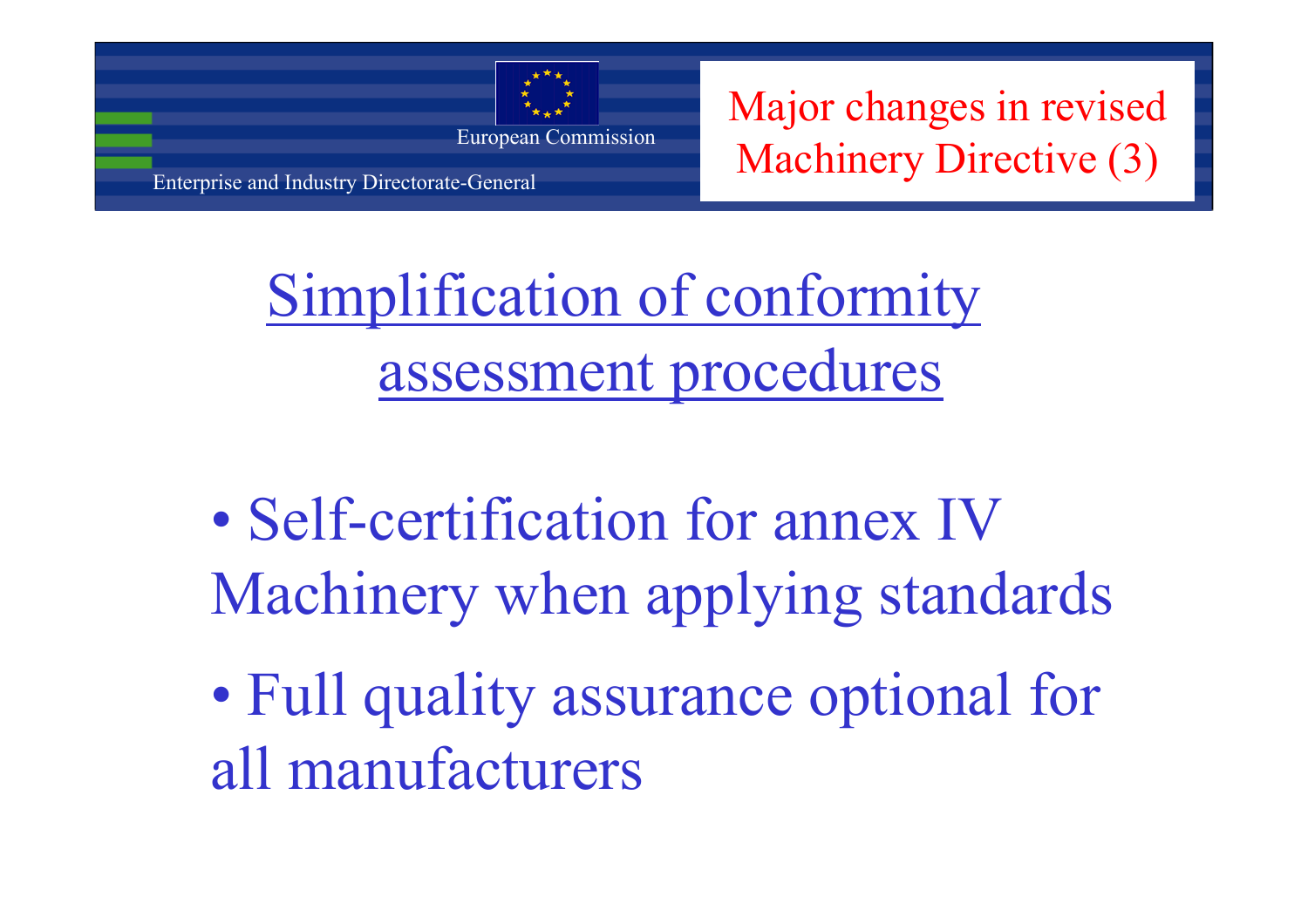

European Commission Major changes in revised<br>Machinery Directive (4)

Application & Enforcement improvements

- •Market Surveillance procedures
- •Notified bodies provisions
- •Administrative cooperation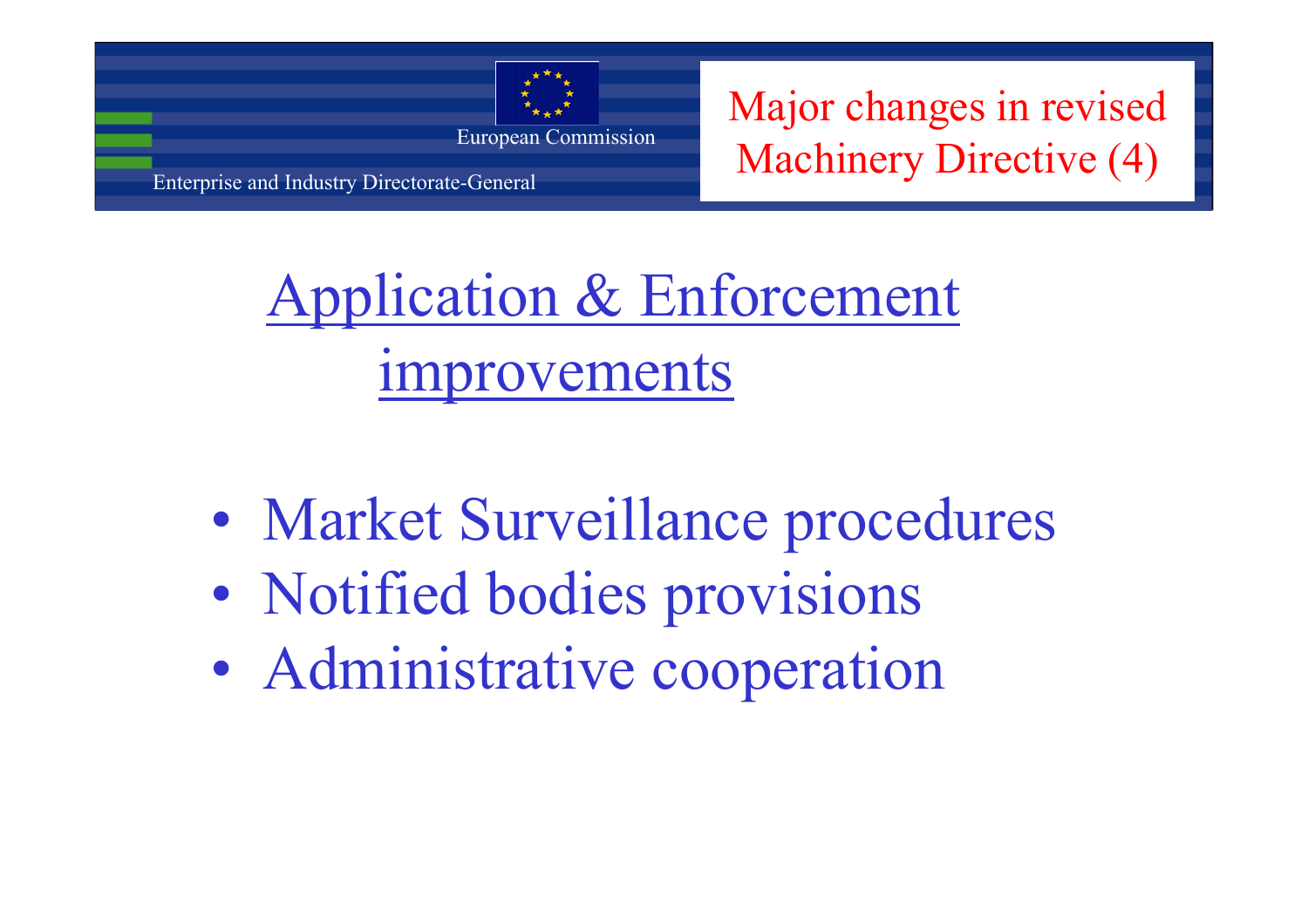

European Commission Major changes in revised<br>Machinery Directive (5)

### Impact on essential requirements

- • More general requirements (relying on standards)
- •Improved terminology (as standards)
- • Developed requirements (e.g. ergonomics, instructions)
- •New requirements (for new products)
- •Unchanged structure of Annex I